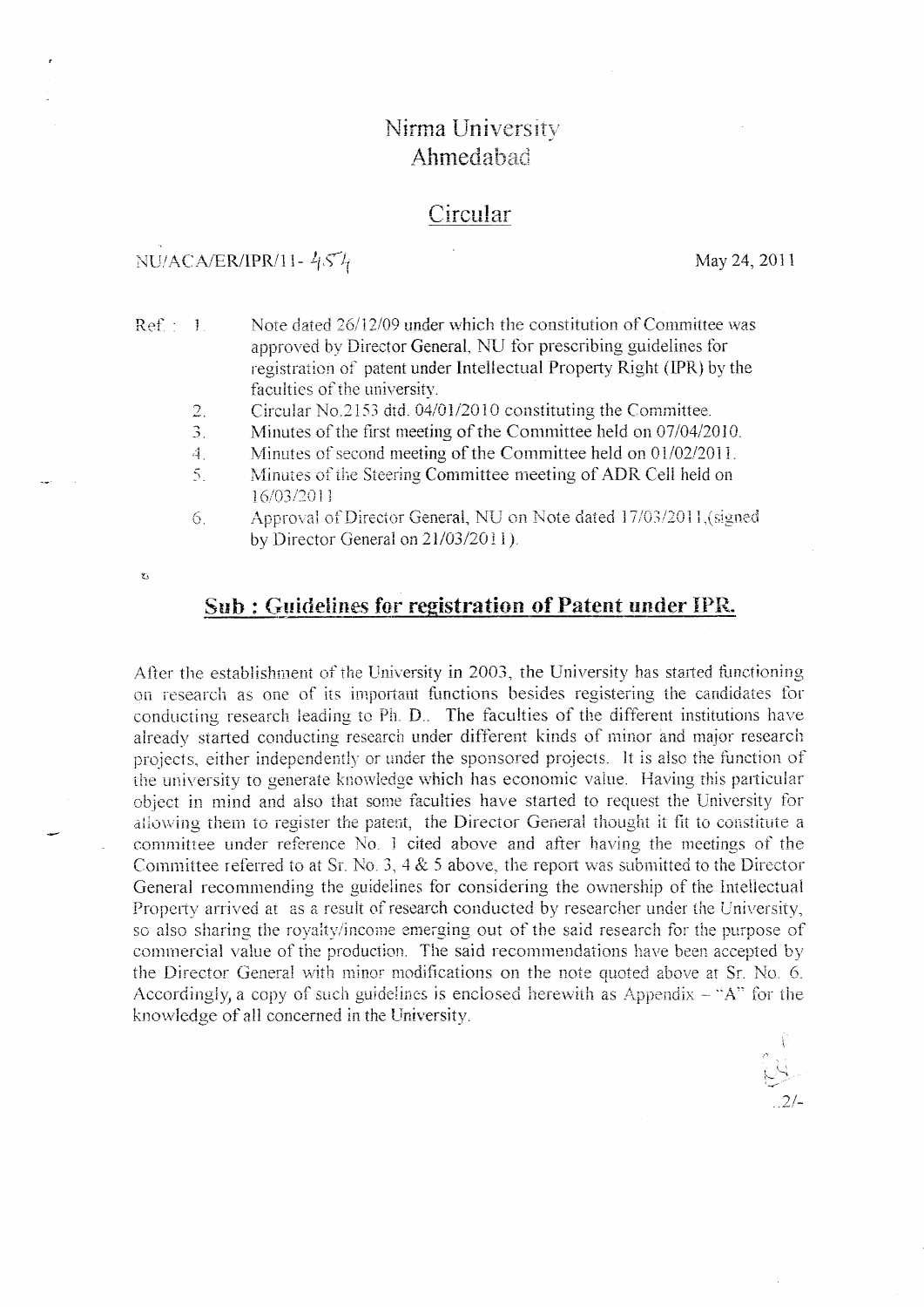So far as undertaking of the originality of work to be obtained from the researcher is concerned, the same is under consideration of the Committee and the same will be circulated later on as soon as it is finalized.

 $\tilde{\mathbf{C}}$ 

 $\ell$ Executive Registrar

Encl: As above.

To,

位

- All HoIs 1.
- $\overline{2}$ . All HoDs
- $3.$ All Section Heads

Dy. Registrar of all Institutes & Dy. R (Exam. & Ph. D.)  $4.$ 

: (1) I/c Accounts Officer (2) Internal Auditors Copy to

c.f.w.cs. to: Director General

D:\Girish\E.R\Circular from ER:23-05-11 Inte. Property.doc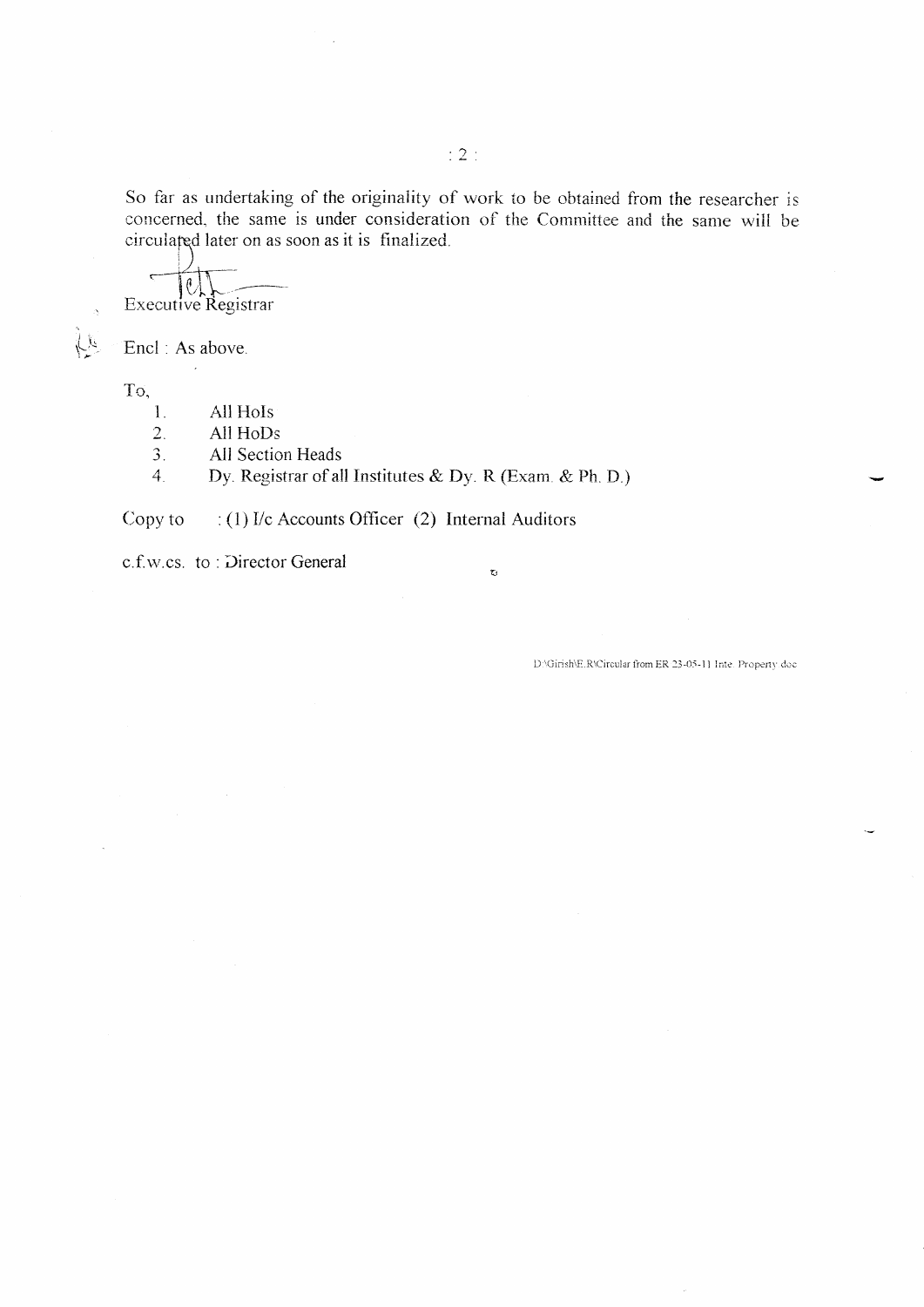#### Management of Intellectual Property Rights at Nirma University

This document outlines the procedures to be adopted by the faculty members/researchers at the various Institutes under Nirma University for the purpose of managing intellectual property.

Knowledge creation is one of the most important activities of the University. New knowledge will have economic value and, therefore, procedures for protecting and managing intellectual property rights at the University needs to be codified. The purpose of this document is to codify the procedures to manage the intellectual property at the University. This is done with the idea of encouraging faculty/researchers at the University to generate new knowledge.

For the purpose of managing intellectual property at the University the Academic Development and Research Cell will act as Intellectual Property Management Cell.

When an invention is made in any of the Institutes under the University, the researcher/(s) should submit the following documents to the ADR Cell, through the Dean of the Faculty.

- a. The nature of invention.
- b. The name/(s) of the inventor.
- c. Compiete patent search and potential impact of the invention.
- d. Any other relevant material.

On receipt of the details, the ADR Cell wili make arrangements to do a patent search using the services of specialized organization after ensuring the invention has economic value and potential for development. The University will also make the required payment for the patent search to the organization concerned on behalf of the inventor/ $(s)$ .

r:\SACHIN\Patent\Note for IPR.doc  $\overline{\mathcal{F}}$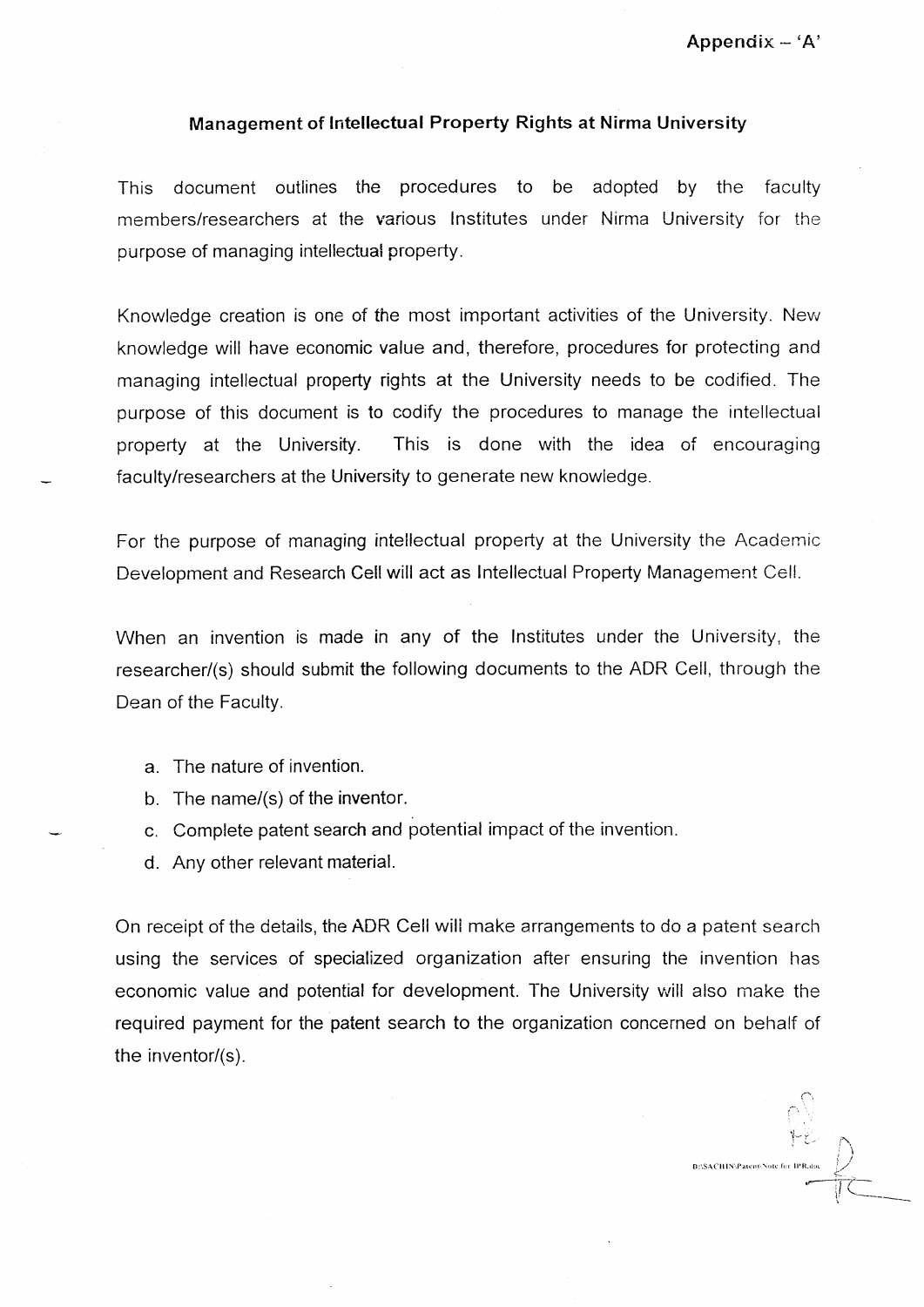#### Ownership

Any invention made during the course of work  $I$  study by the faculty  $I$  researcher/(s)  $I$ at the University will normally be the property of the University and the inventor jointly. This is irrespective of the fact that the invention is the result of the funded or non-funded research. lf an outside funding agency is involved, the outside funding agency wiil also be a joint owner depending upon the contract signed with the funding agency.

The ADR Cell will inspect ali the proposals received, using the services of agency specialized and scrutinize the proposals with the help of an Advisory Committee and then recommend the suitability for final registration.

The ADR Cell including the Advisory Committee and inventors will mainiain strict confidentiality. After obtaining the recommendations from the Advisory Committee and the Special Patent Search Agency, researcher/(s) will be informed of the decision of the Committee related to Patentability and about filing of National / International Patents Applications.

lf the University decides not to apply for Patent, the individual inventor will be free to file for patent on his own. In such cases the ownership of patent will be with the inventor(s) only and the cost of filing the patent if the inventor(s) decided to file for patent, will be borne by the inventor/(s) and the revenue, if any on commercialization, will be received by the inventor/(s) only. The University will have no right of ownership of patent or for commercialization of such invention.

lf the inventor/(s) and the ADR Cell after examination feel that it is necessary to file the application for patent, the ADR Cell will file for a provisional patent immediately through the University Patent attorney. This will be followed by application for a regular patent.  $\mathbf{A}$ i  $\frac{1}{2}$ 

I:i

 $\subset$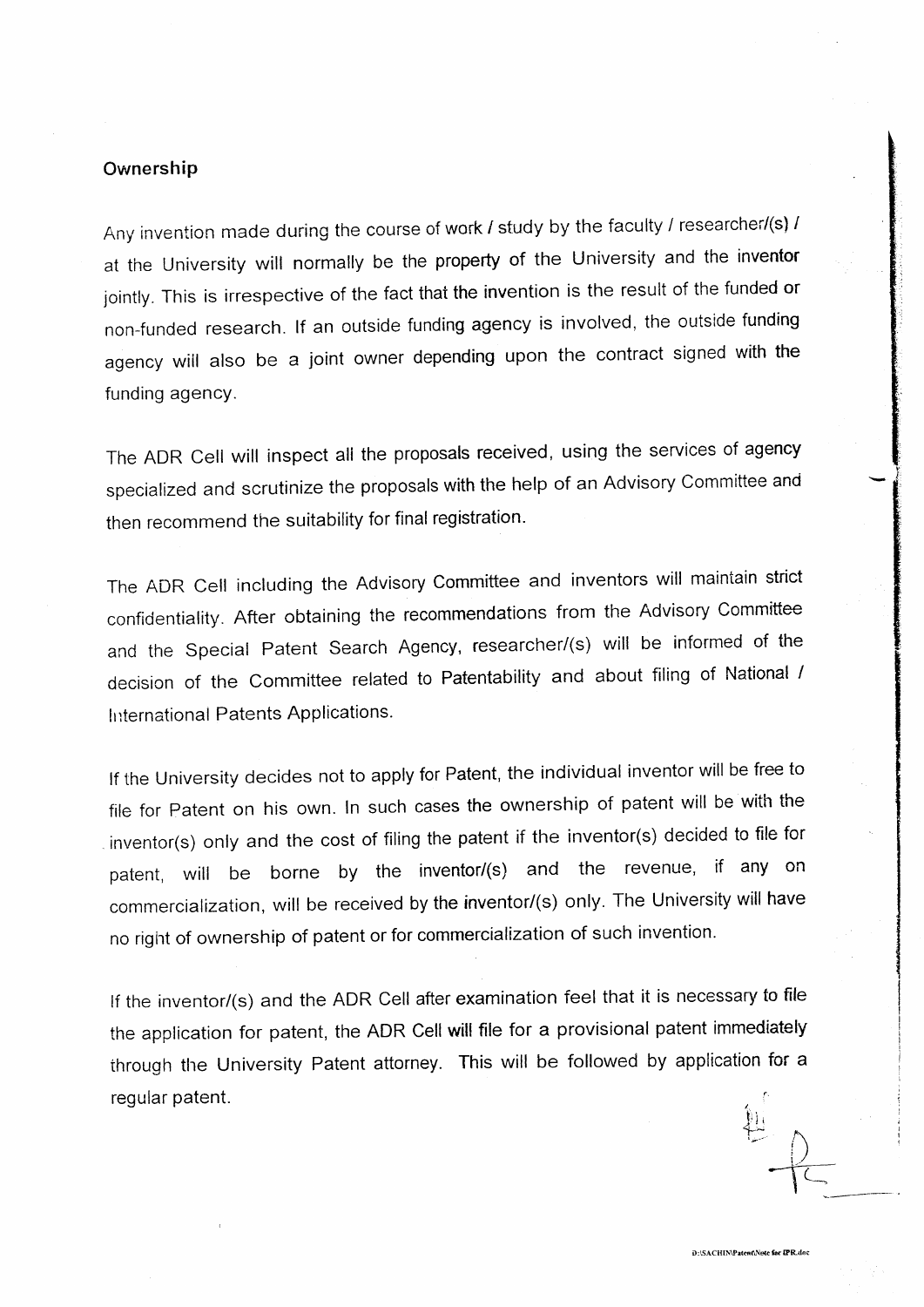#### Commercialization

After patenting, commercialization of the patent will be done by the University and the Agency interested in buying the technology. An agreement by University and the agency will decide the terms of payment, royalty etc. The University while signing the agreement will also seek indemnity while transferring the know-how with regard to manufacturing defects, production problems, up-gradation etc, on these issues have to be taken care of by the commercial organization buying the technology.

 $\overline{1}$ 

### The Intellectual Property Management Advisory Committee.

A Committee consisting of (i) The Director General, Nirma University as Chairperson (ii) Dean, FDSR (iii) Patent Attorney of the University (iv) Dean of the Faculty from where the application for Patent is received and (v) the Director ADR Cell as a member secretary to the Committee. This committee will examine all the cases of patents recommended by the ADR Cell. On the basis of the decision of the IPM committee, concerned institute will take further action to process the patent application.

#### The Cost of Filing Patent

It is expected that when outside funding agency has sponsored a particular research, the funds so received would also include the cost of filing a Patent.

In case the funding agency has not provided the cost for filing the patent or if the invention either results from non funded research, the University will bear the cost of filing the patent. The ADR Cell will also try to obtain funds from UGC to meet the non- recurring as well as recurring costs for the initial period of 5 years. It is expected that, after 5 years, the ADR Cell will be able to operate on self sustaining basis.

D:\SACHIN\Patent\